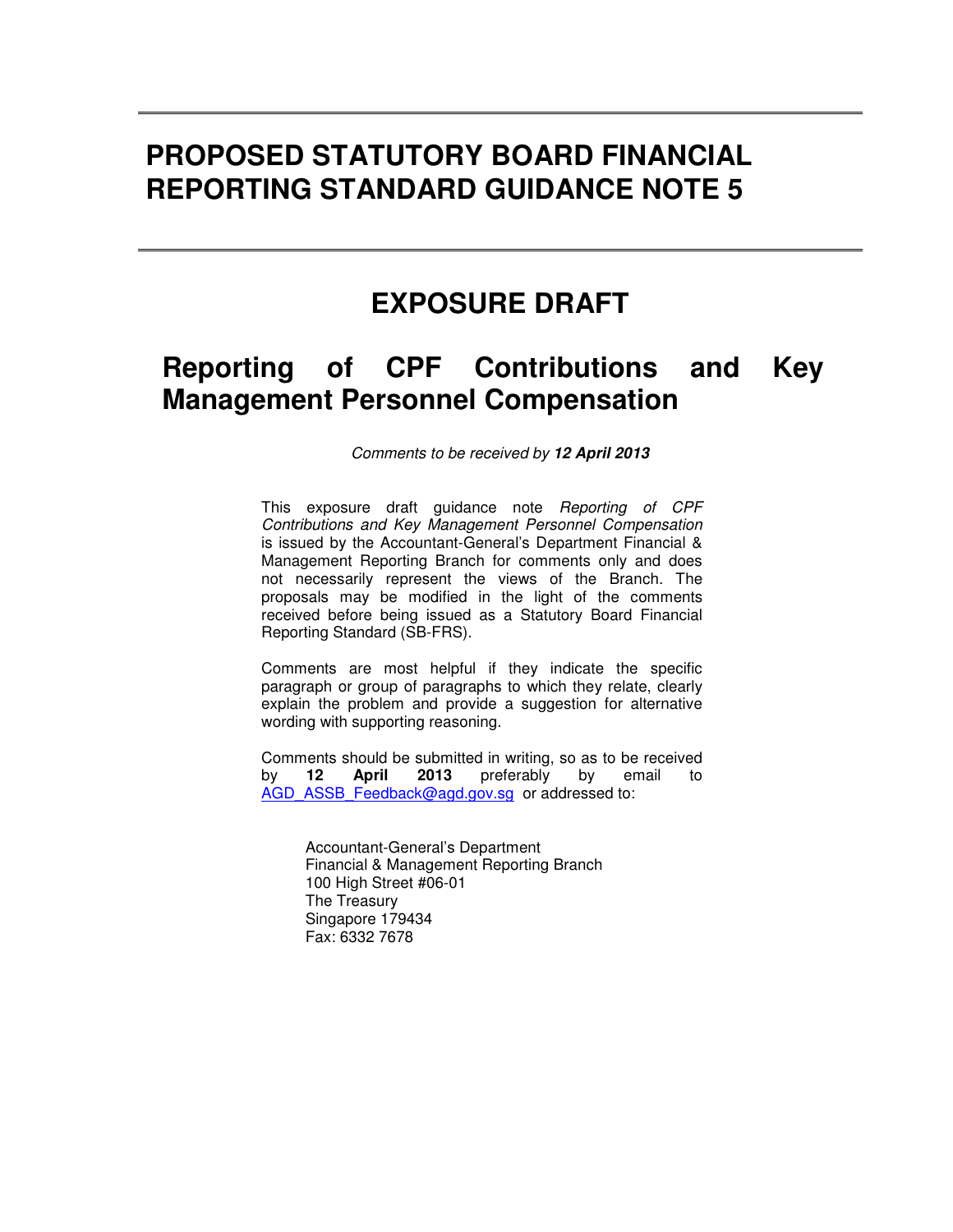# **Contents**

paragraphs

| <b>Statutory Board Financial Reporting Standard Guidance Note 5</b><br>Reporting of CPF Contributions and Key Management Personnel Compensation |         |
|-------------------------------------------------------------------------------------------------------------------------------------------------|---------|
| <b>OBJECTIVE</b>                                                                                                                                |         |
| <b>REPORTING OF CPF CONTRIBUTIONS</b>                                                                                                           | $2 - 5$ |
| Defined Contribution Plans                                                                                                                      | $2 - 5$ |
| DISCLOSURE OF KEY MANAGEMENT PERSONNEL COMPENSATION                                                                                             | $6 - 8$ |
| <b>EFFECTIVE DATE</b>                                                                                                                           | 9       |
| <b>ANNEX A</b>                                                                                                                                  |         |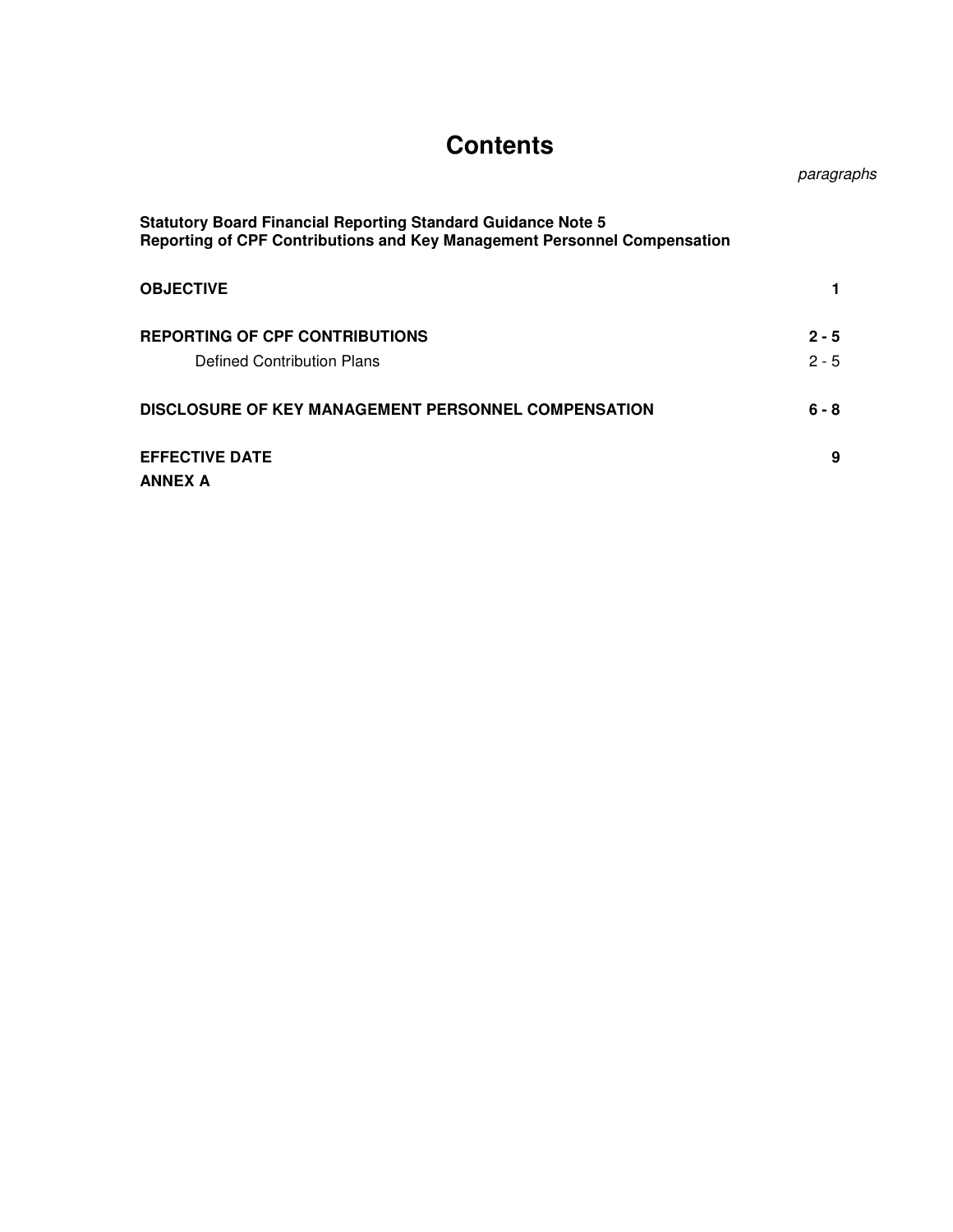## **Proposed Statutory Board Financial Reporting Standard (SB-FRS) Guidance Note 5**

## **Reporting of CPF Contributions and Key Management Personnel Compensation**

### **Objective**

1. The objective of this Guidance Note is to provide guidance on the reporting of CPF contributions and key management personnel compensation.

### **Reporting of CPF Contributions**

### **Defined Contribution Plans**

- 2. As required by the Central Provident Fund Act (Chapter 36), Statutory Boards (SBs) as employers, contribute to the CPF accounts of their employees. The CPF, besides catering for retirement needs, can also be used before retirement for specific purposes such as payment of hospitalisation bills and medical insurance premiums.
- 3. The CPF is a defined contribution plan as employers are not obliged to contribute amounts beyond what they are statutorily required to. SB-FRS 19 Employee Benefits requires SBs to disclose the amount recognised as an expense for defined contribution plans.
- 4. Some SBs have referred to the CPF as a post-employment or retirement benefit plan / scheme in the notes to their financial statements. However, as some SBs also have other types of postemployment benefit plans, it may not be clear to the users of the financial statements what these post-employment benefit plans are. To provide better clarity, additional disclosure on CPF contributions is recommended.
- 5. SBs can consider adopting the following wordings in the "Significant Accounting Policies" section of their notes to the financial statements when describing CPF contributions :

#### **Defined Contribution Plans**

**"**Contributions on the employees' salaries are made to the Central Provident Fund (CPF) as required by law. The CPF contributions are recognised as expenses in the period when the employees rendered their services."

### **Disclosure of Key Management Personnel Compensation**

- 6. SB-FRS 24 Related Party Disclosures requires the disclosure of key management personnel compensation.
- 7. Key management personnel is defined in the SB-FRS 24 as persons having authority and responsibility for planning, directing and controlling the activities of the entity, directly or indirectly, including any director (whether executive or otherwise) of that entity. Key management personnel typically comprise not only board members, but also the Chief Executive, Deputy Chief Executives and key management staff under them like the Chief Financial Officer, the Chief Operating Officer and/or other first level management. Who the key management personnel are depends on the organisation structure and distribution of authority within the SB. This is for each SB to determine for itself.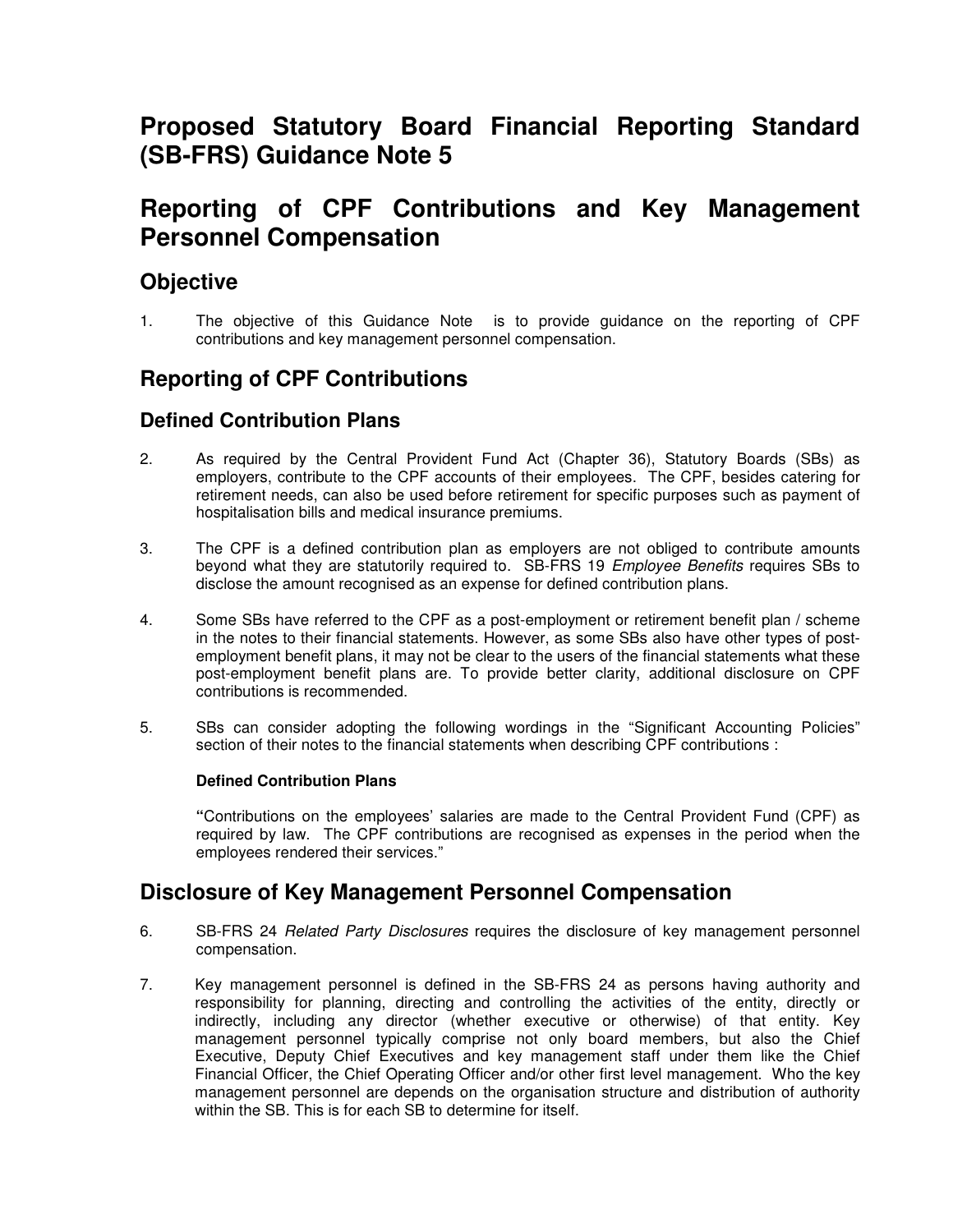8. SBs are not required to disclose the remuneration of their key management personnel in bands, as this is a requirement for listed companies under the SGX-ST Listing Manual. Similarly, SBs are also not required to fully disclose the remuneration of each individual director and the CEO on a named basis, which is a requirement for companies under the revised Code of Corporate Governance. For greater clarity, an additional category "CPF Contributions" should be added within the key management personnel compensation disclosure. Some illustrative examples of the disclosure requirements are provided in Annex A.

## **Effective Date**

9. This Guidance Note is operative for financial statements covering periods beginning on or after 1 April 2012.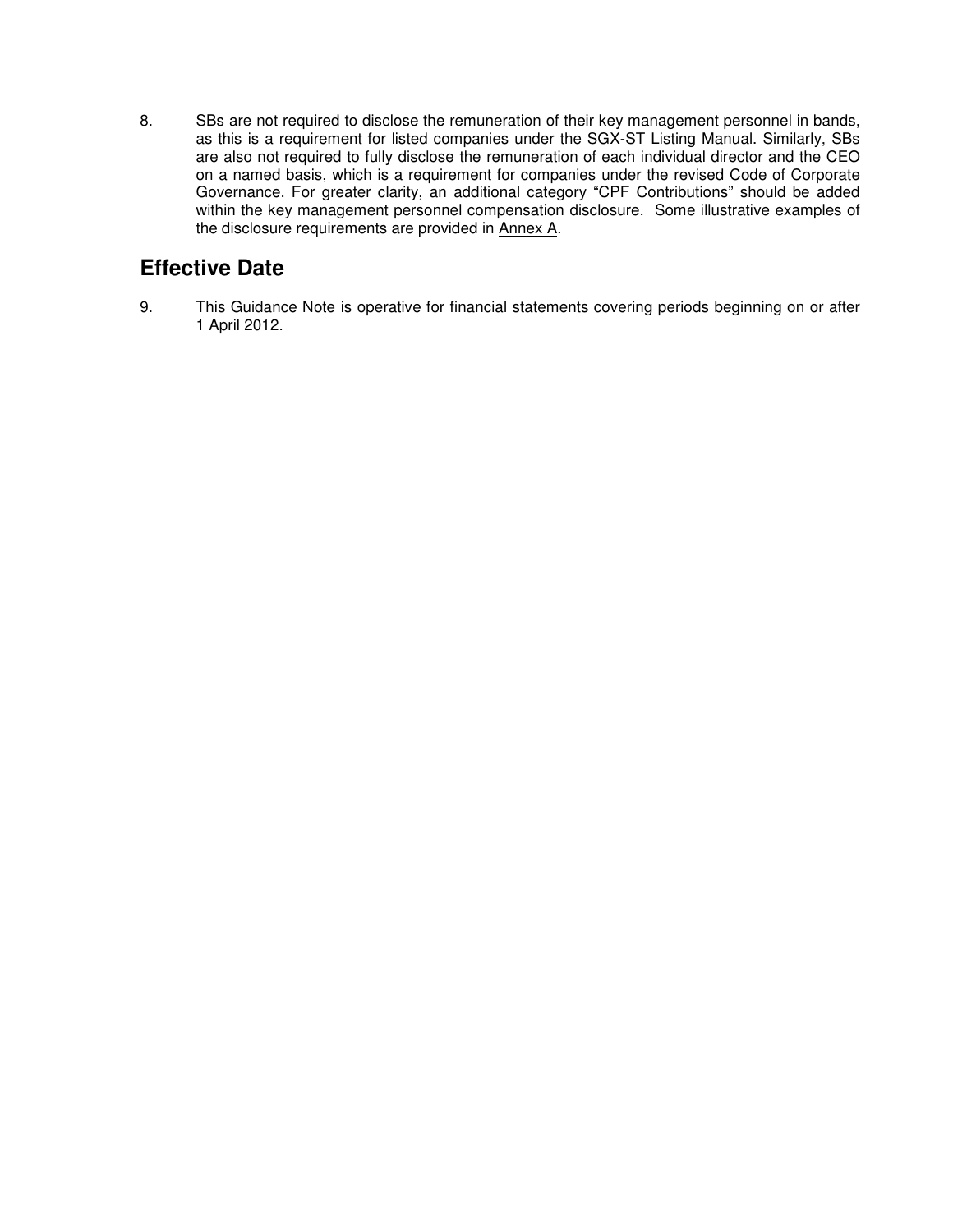### **Examples to Illustrate Disclosure under SB-FRS 24**

#### **Scenario 1**

Statutory Board A has 5 members on its board. One of the board members is also its CEO. The remaining members are non-executive board members. Besides these board members, it has also determined that its key management personnel include its CFO, COO and 3 General Managers. A total of \$1,474,200 was paid to key management in FY2012:

|                                     | CEO / Board<br><b>Member</b> | <b>CFO &amp; COO</b> | 3 General<br><b>Managers</b> | 4 Non-<br>executive            | <b>Total</b> |
|-------------------------------------|------------------------------|----------------------|------------------------------|--------------------------------|--------------|
|                                     | \$                           | \$                   |                              | <b>Board</b><br><b>Members</b> |              |
|                                     |                              |                      | \$                           | S                              | \$           |
| <b>Short Term Employee Benefits</b> |                              |                      |                              |                                |              |
| Salaries                            | 300,000                      | 2*200,000            | 3*150,000                    |                                | 1,150,000    |
| Bonuses                             | 50,000                       | 2*25,000             | 3*20,000                     |                                | 160,000      |
| <b>Board Member Fees</b>            |                              |                      |                              |                                |              |
|                                     | 3,000                        |                      |                              | 4*2,000                        | 11,000       |
| <b>Sub-Total</b>                    | 353,000                      | 450,000              | 510,000                      | 8,000                          | 1,321,000    |
|                                     |                              |                      |                              |                                |              |
| <b>CPF Contributions</b>            | 13,600                       | 27,200               | 38,400                       |                                | 79,200       |
|                                     |                              |                      |                              |                                |              |
| <b>Post-Employment Benefits</b>     |                              |                      |                              |                                |              |
| <b>Retirement Benefits</b>          |                              |                      |                              |                                |              |
|                                     | 20,000                       | 2*15,000             | $3*8,000$                    |                                | 74,000       |
| <b>Sub-Total</b>                    | 20,000                       | 30,000               | 24,000                       |                                | 74,000       |
|                                     |                              |                      |                              |                                |              |
| <b>Total</b>                        | 386,600                      | 507,200              | 572,400                      | 8,000                          | 1,474,200    |

2. The disclosure of key management personnel compensation in Statutory Board A's notes to the financial statements for FY2012 under the revised  $FRS$  24 are as follows:

|                                     | 2012      |
|-------------------------------------|-----------|
|                                     |           |
| <b>Short Term Employee Benefits</b> | 1,321,000 |
| <b>CPF Contributions</b>            | 79,200    |
| <b>Post-Employment Benefits</b>     | 74.000    |
|                                     | 1,474,200 |

#### **Scenario 2**

3. Statutory Board B also has 5 members on its board. One of the board members is also its Managing Director. The remaining members are non-executive board members. Besides these board members, it has also determined that its key management personnel include its 2 Assistant Managing Directors. A total of \$901,800 was paid to key management in FY2012:

| <b>Board Members</b><br><b>Managing</b><br><b>Director</b> |
|------------------------------------------------------------|
|------------------------------------------------------------|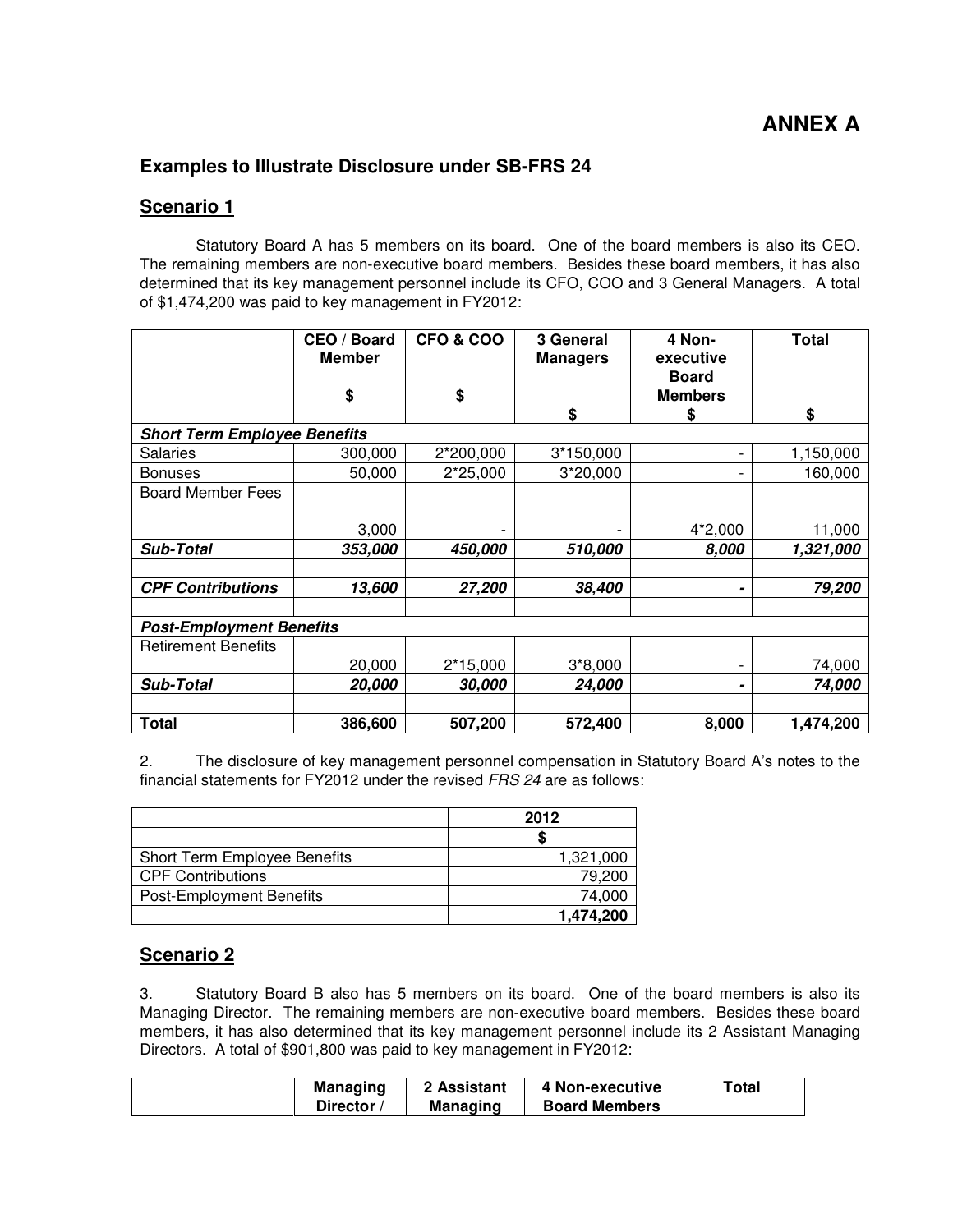|                                     | <b>Board</b>  | <b>Directors</b> |         |         |
|-------------------------------------|---------------|------------------|---------|---------|
|                                     | <b>Member</b> |                  |         |         |
|                                     | S             | \$               | \$      | \$      |
| <b>Short Term Employee Benefits</b> |               |                  |         |         |
| <b>Salaries</b>                     | 300,000       | 2*200,000        |         | 700,000 |
| <b>Bonuses</b>                      | 50,000        | 2*25,000         | -       | 100,000 |
| <b>Board Member Fees</b>            |               |                  |         |         |
|                                     |               |                  |         |         |
|                                     | 3,000         |                  | 4*2,000 | 11,000  |
| <b>Sub-Total</b>                    | 353,000       | 450,000          | 8,000   | 811,000 |
|                                     |               |                  |         |         |
| <b>CPF Contributions</b>            | 13,600        | 27,200           |         | 40,800  |
|                                     |               |                  |         |         |
| <b>Post-Employment Benefits</b>     |               |                  |         |         |
| <b>Retirement Benefits</b>          |               |                  |         |         |
|                                     | 20,000        | 2*15,000         |         | 50,000  |
| <b>Sub-Total</b>                    | 20,000        | 30,000           |         | 50,000  |
|                                     |               |                  |         |         |
| <b>Total</b>                        | 386,600       | 507,200          | 8,000   | 901,800 |

4. The disclosure of key management personnel compensation in Statutory Board B's notes to the financial statements for FY2012 under the revised FRS 24 are as follows:

|                                     | 2012    |
|-------------------------------------|---------|
|                                     |         |
| <b>Short Term Employee Benefits</b> | 811,000 |
| <b>CPF Contributions</b>            | 40,800  |
| <b>Post-Employment Benefits</b>     | 50,000  |
|                                     | 901,800 |

### **Scenario 3**

5. Statutory Board C has 5 members on its board. One of the board members is also its CEO. The remaining members are non-executive board members. Besides these board members, it has also determined that its key management personnel include its Deputy CEO and 2 General Managers. During the financial year, 1 General Manager resigned and was replaced by another. Neither the General Manager who resigned nor his replacement was awarded bonuses or retirement benefits during the financial year.

6. Under this scenario, even though a General Manager was not in service at the end of the financial year, the salaries he received during the year should be included in the disclosure. A total of \$1,000,600 was paid to key management in FY2012:

|                                     | CEO / Board<br><b>Member</b><br>\$ | <b>Deputy</b><br><b>CEO</b> | 2 General<br><b>Managers</b> | 4 Non-<br>executive<br><b>Board</b><br><b>Members</b> | Total<br>\$ |
|-------------------------------------|------------------------------------|-----------------------------|------------------------------|-------------------------------------------------------|-------------|
|                                     |                                    | \$                          |                              |                                                       |             |
| <b>Short Term Employee Benefits</b> |                                    |                             |                              |                                                       |             |